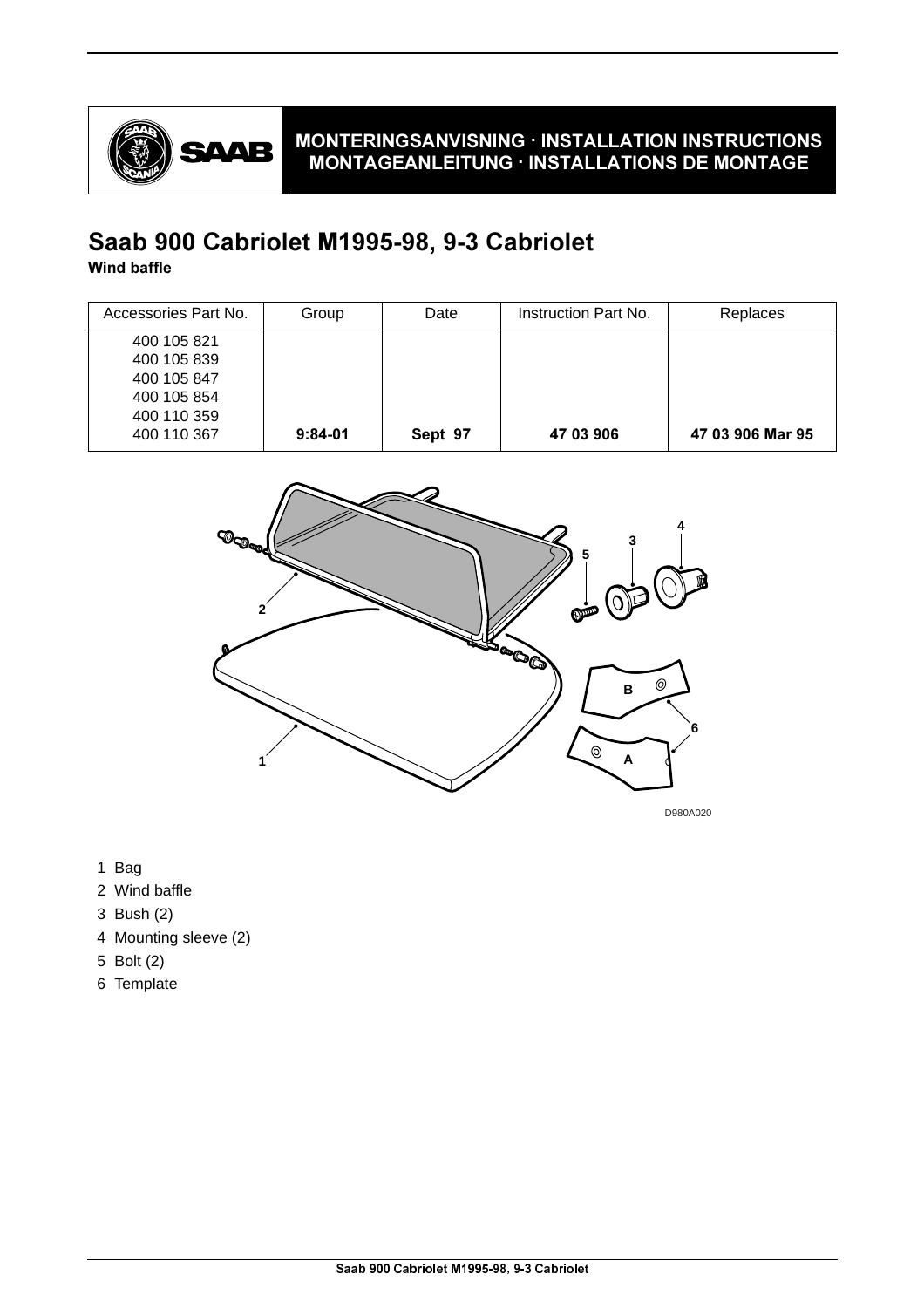

- 1 Open the hood with the ROOF button and lower the door and side windows.
- 2 Make sure that the strap guide cover for the seat belt is pressed right down against the side trim before positioning the template.
- 3 Mark the positions of the holes on both sides by placing the template with A on the LH side and B on the RH side.
- 4 Position the wind baffle in the car by inserting the rear guides under the head restraints. Check that the marked front mounting points in the side trim on both sides coincide with the wind baffle's mounting points.
- 5 Remove the wind baffle and drill holes where marked in the side trim.
- 6 Enlarge the holes to a diameter of 14 mm, using a keyhole saw.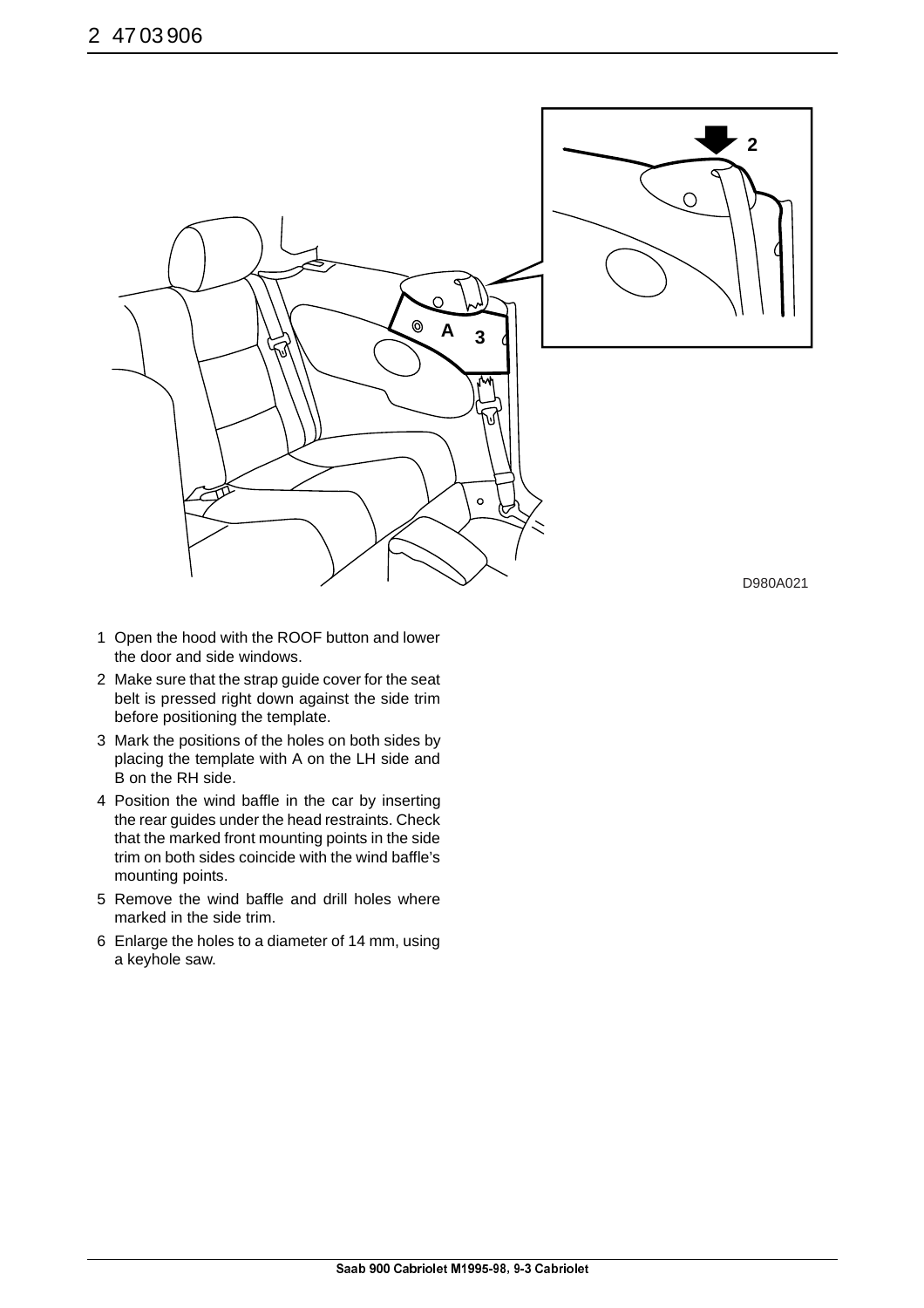

- 7 Remove the side trim as follows:
	- a Remove the rear seat cushion.
	- b Detach the door weatherseal from the side trim, remove the blanking-off cover and back off the screw securing the trim to the B pillar.
	- c Remove the plastic screws securing the trim at the bottom.
	- d Tilt the backrest forwards and remove the screw and plastic screw securing th trim at the rear.
	- e Pull the trim upwards to detach it from the clip at the top rear corner.

#### Important

Do not bend the trim as it or the clip could be damaged.

f Unplug the lamp's connector and place the side trim to one side.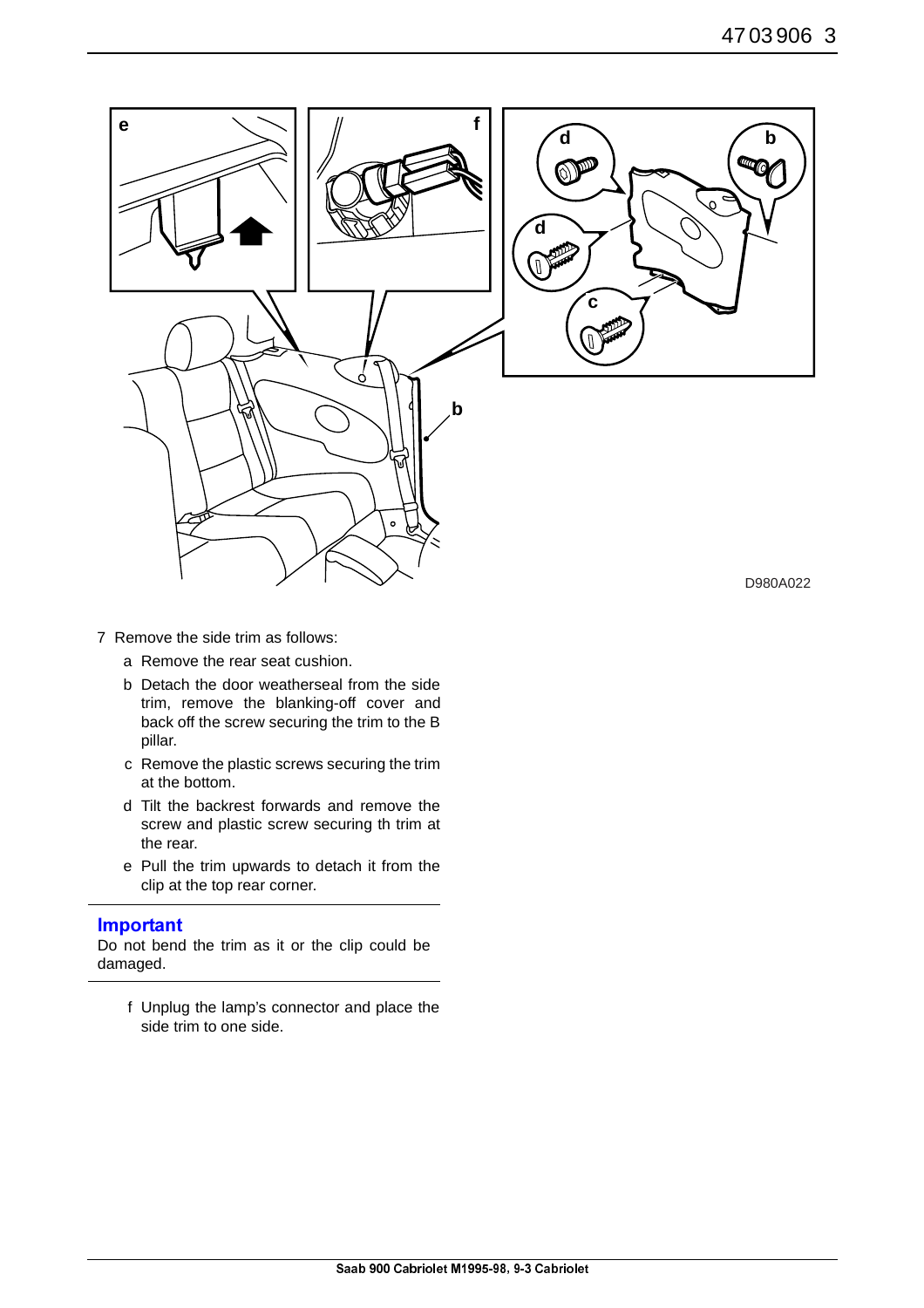

- 8 Remove the foam plastic round the holes in the rear of the side trim on both sides and cut away any residual adhesive.
- 9 Fit the mounting assemblies in the side trim on both sides as shown, making sure that the flat surface of the sleeves faces towards the front of the car.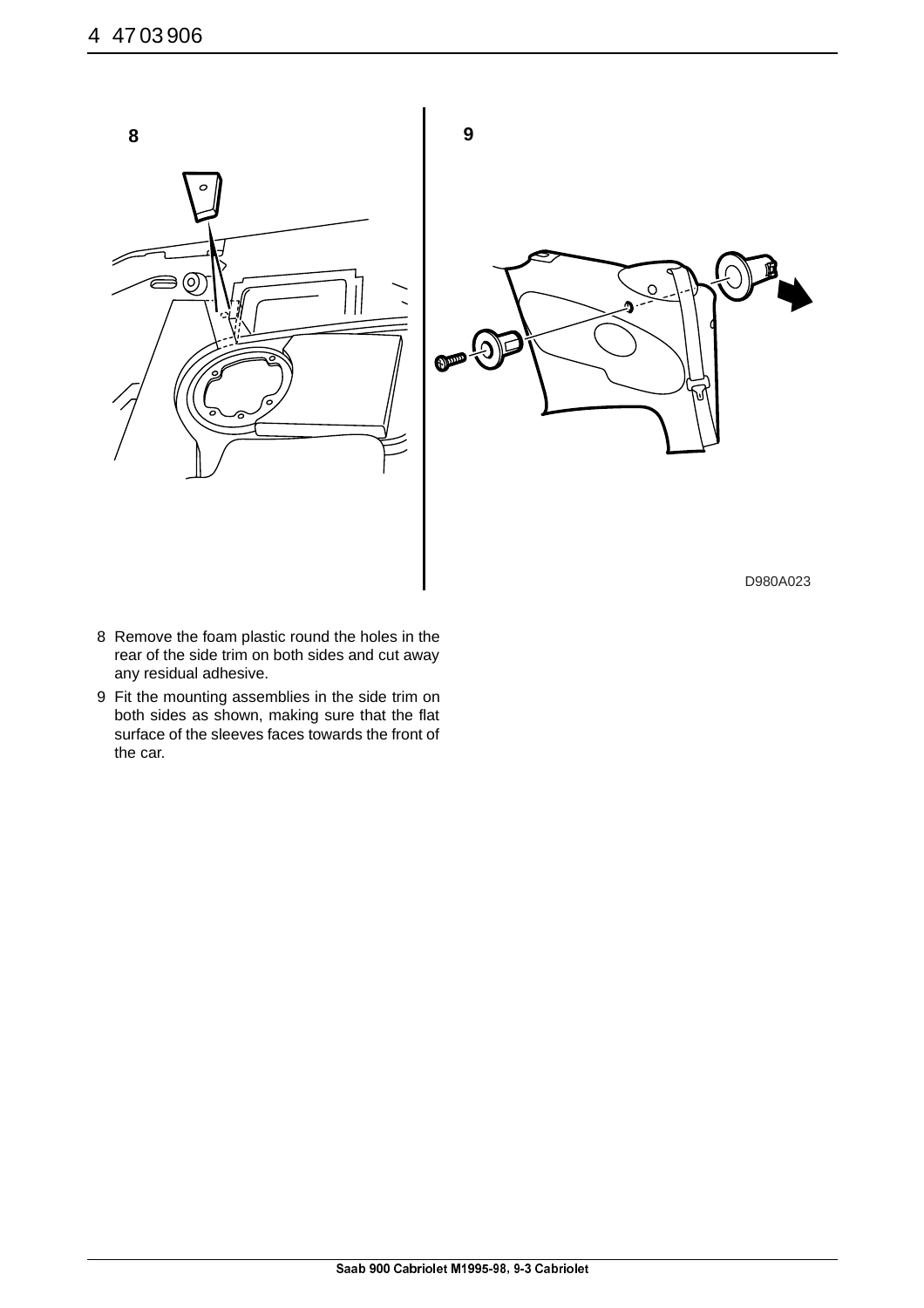

- 10 Fit the side trim on both sides.
	- a Plug in the lamp's connector. Fit the trim and press the clip into place at the top rear corner.
	- b Tighten the screw and press home the plastic screws securing the trim at the rear.
	- c Restore the backrest to an upright position and press home the plastic clips securing the trim at the bottom. Tighten the screw securing the trim to the B pillar.
	- d Then press home the blanking-off cover and refit the door weatherseal.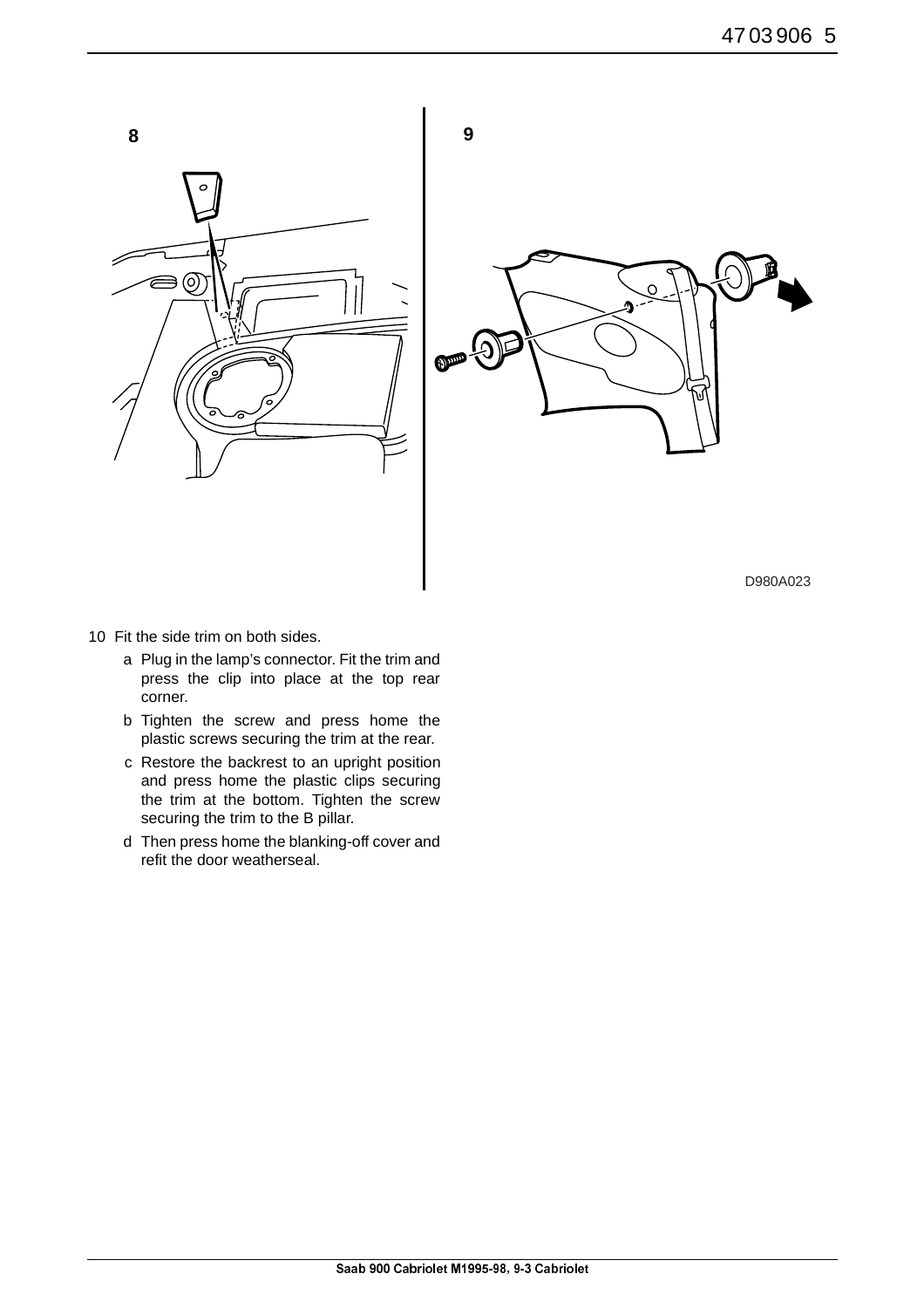

- 11 Go over the car with a vacuum cleaner.
- 12 Fit the rear seat cushion back in place.
- 13 Fit the wind baffle in the car and press the front locating studs into place.
- 14 Check that there is no free play at the front mounting points. If there is, adjust by means of the two screws in the ends of the bushes.
- 15 Always keep the wind baffle in the bag when it is not in use. Place it in the boot with the front locating studs uppermost.
- 16 Place the fitting instructions in the glove box.